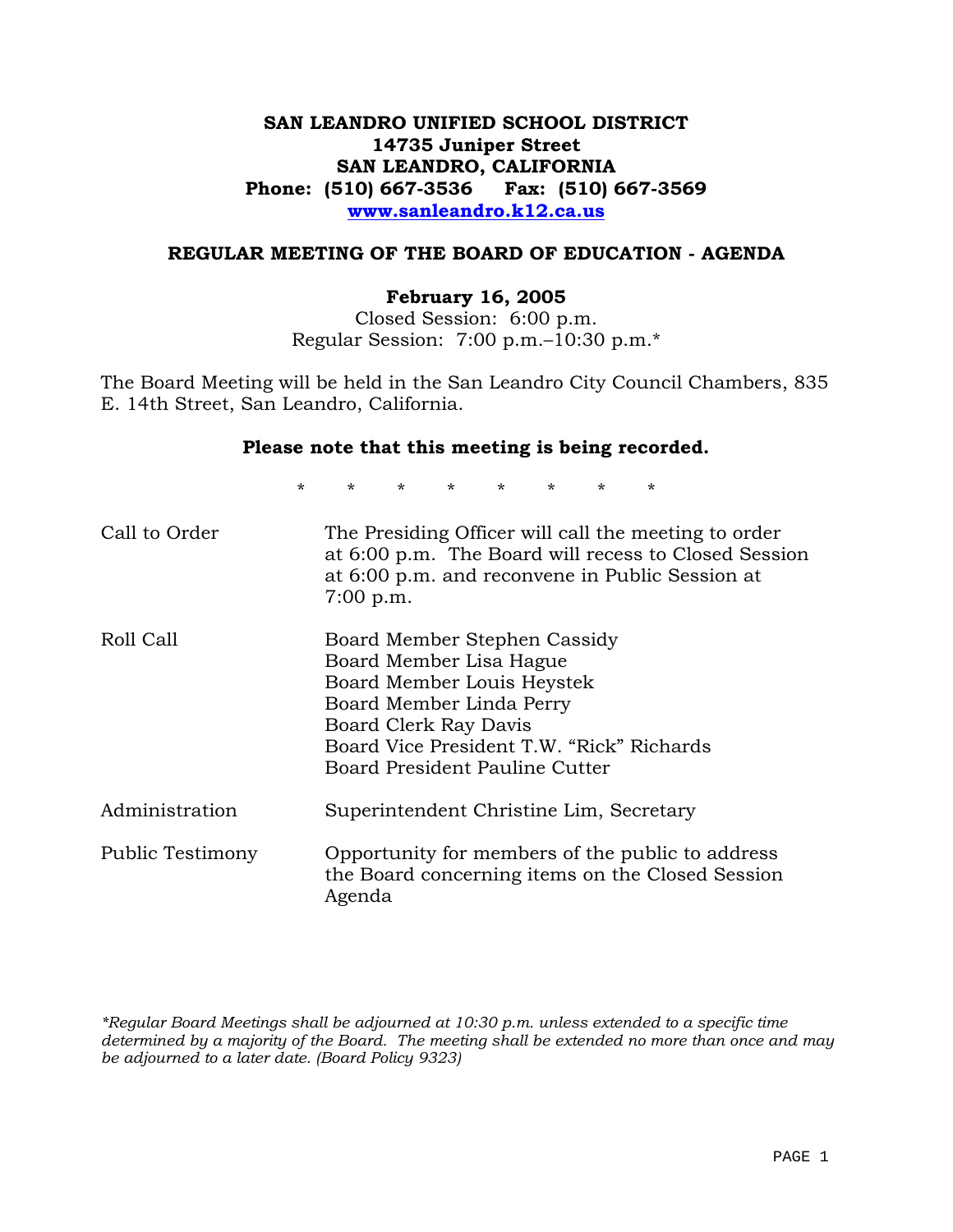Prior to the Public Session, the Board will meet in Closed Session pursuant to Education Code Sections 35146 and 49818(c); and Government Code Sections 54957, and 54957.6.

- a. Student Expulsions
- b. Public Employee Performance Evaluation, Title: Superintendent
- c. Public Employee Discipline/Dismissal/Release
- d. Conference with Labor Negotiator

| Report Closed<br><b>Session Action</b> | Motion __________ Second __________ Vote ________          |                                         |                                                                                                                                                                                                                                                                                                                                                                                                                                                                                                                                                                                                                                                                                                                                                                                                                                                                                                                                                                                                                        |
|----------------------------------------|------------------------------------------------------------|-----------------------------------------|------------------------------------------------------------------------------------------------------------------------------------------------------------------------------------------------------------------------------------------------------------------------------------------------------------------------------------------------------------------------------------------------------------------------------------------------------------------------------------------------------------------------------------------------------------------------------------------------------------------------------------------------------------------------------------------------------------------------------------------------------------------------------------------------------------------------------------------------------------------------------------------------------------------------------------------------------------------------------------------------------------------------|
| Pledge of Allegiance                   |                                                            |                                         |                                                                                                                                                                                                                                                                                                                                                                                                                                                                                                                                                                                                                                                                                                                                                                                                                                                                                                                                                                                                                        |
| Approve Agenda                         | 2005.<br>Motion __________ Second __________ Vote ________ |                                         | Approve the Regular Meeting Agenda of February 16,                                                                                                                                                                                                                                                                                                                                                                                                                                                                                                                                                                                                                                                                                                                                                                                                                                                                                                                                                                     |
| Legal Statement                        | 54954.2(a)                                                 |                                         | Members of the audience who wish to address the<br>Board are asked to complete the yellow card available at<br>the entrance and submit it to the Board's Administrative<br>Assistant. Speakers who have completed the card will be<br>called when the item is reached on the agenda or, for<br>non-agenda items, during the Public Testimony. Cards<br>are to be turned in before the item is reached on the<br>agenda. Please note that this meeting is being recorded.<br>State law prohibits the Board of Education from taking<br>any action on or discussing items that are not on the<br>posted agenda except to A) briefly respond to statements<br>made or questions posed by the public in attendance; B)<br>ask questions for clarification; C) provide a reference to a<br>staff member or other resource for factual information in<br>response to the inquiry; or D) ask a staff member to<br>report back on the matter at the next meeting and/or put<br>it on a future agenda. (Government Code Section |
| <b>REPORTS</b>                         |                                                            | <b>Student Representatives' Reports</b> |                                                                                                                                                                                                                                                                                                                                                                                                                                                                                                                                                                                                                                                                                                                                                                                                                                                                                                                                                                                                                        |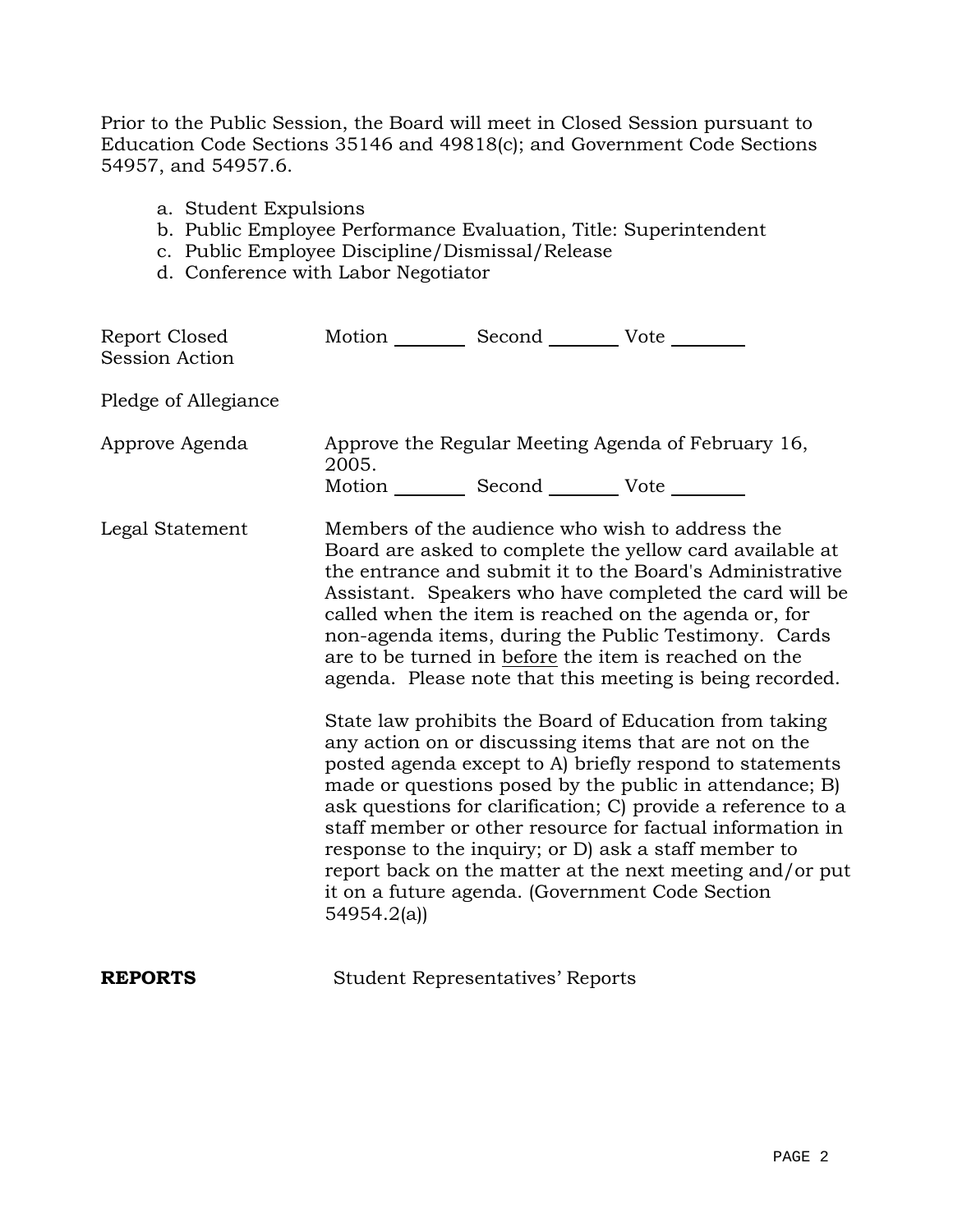#### **PRESENTATIONS**

- A Certificate of Appreciation will be presented to Eden Area Regional Occupational Program (ROP) Student of the Month for February 2005, Charles Brandon Polk - Computer Graphics Program.
- \* Staff from the Eden Area ROP will give a presentation on the programs that support Career Technical Education at San Leandro High School and share other opportunities available to students during the week where organizations across the nation recognize and honor the importance of Career and Technical Education,

### **PUBLIC TESTIMONY ON NON-AGENDA ITEMS**

**REPORTS** Correspondence Superintendent's Report Board Committee Reports

- Facilities/Technology
- Policy
- Vocational Education Ad Hoc Committee

Board Representatives' Reports

- Eden Area Regional Occupational Program
- San Leandro Collaborative

### **CONSENT ITEMS**

These items are considered routine and may be enacted by a single motion. At the request of any member of the Board, any item on the consent agenda shall be removed and given individual consideration for action as a regular agenda item.

#### General Services

| $1.1-C$<br>Approval of Board<br>Minutes $-$                                    | <b>Staff Recommendation:</b><br>Approve the minutes of the regular board meeting<br>held on February 1, 2005.                                                                                                            |  |  |
|--------------------------------------------------------------------------------|--------------------------------------------------------------------------------------------------------------------------------------------------------------------------------------------------------------------------|--|--|
| February 1, 2005                                                               | Motion Second Vote                                                                                                                                                                                                       |  |  |
| $1.2-C$<br>Resolution #05-18,<br>Career and Technical<br><b>Education Week</b> | <b>Staff Recommendation:</b><br>Adopt Resolution #05-18 designating February<br>13-19, 2005 as Career and Technical Education<br>Week by the Association for Career and Technical<br>Education.<br>Motion Second<br>Vote |  |  |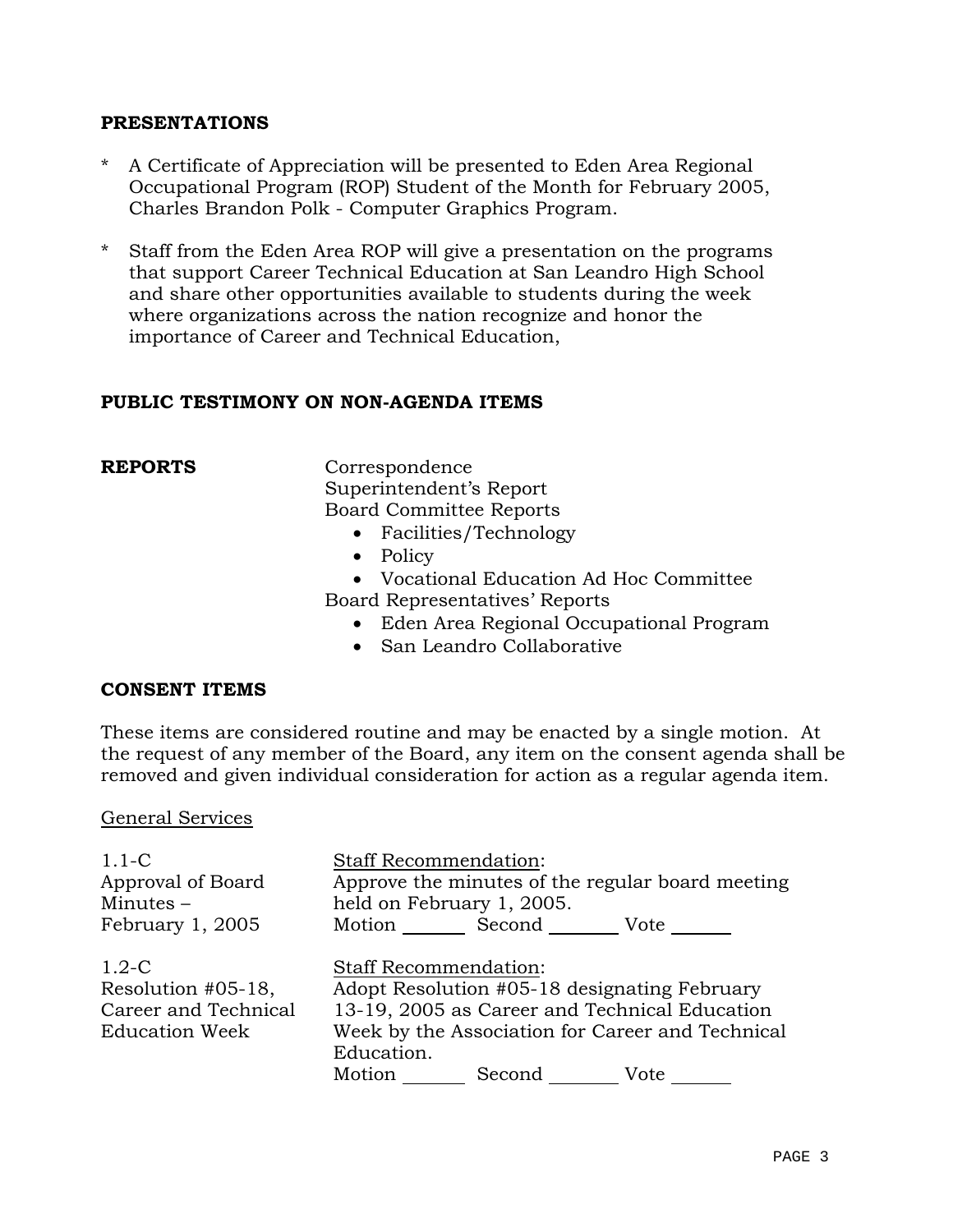# Human Resources

| 2.1-C<br>Acceptance of<br>Personnel Report                                        | <b>Staff Recommendation:</b><br>Accept Personnel Report as submitted.<br>Motion _________ Second __________ Vote _______                                                                                                                                                                |  |
|-----------------------------------------------------------------------------------|-----------------------------------------------------------------------------------------------------------------------------------------------------------------------------------------------------------------------------------------------------------------------------------------|--|
| 2.2-C<br>San Leandro High<br>School Block Schedule<br>Tentative Agreement         | <b>Staff Recommendation:</b><br>Ratify the tentative agreement and side letter<br>between the San Leandro Unified School District<br>and the San Leandro Teachers' Association<br>regarding the San Leandro High School Block<br>Schedule.                                              |  |
| 2.3-C<br>Resolution #05-13 for<br>Teachers Teaching Out<br>of Subject Area        | Motion _________ Second __________ Vote _______<br><b>Staff Recommendation:</b><br>Adopt Resolution #05-13 authorizing holders of a<br>Multiple Subject or Standard Teaching Credential<br>to teach out of their major/minor area per<br>Education Code 44256(b).<br>Motion Second Vote |  |
| 2.4-C<br>Resolution #05-14 for<br><b>Teachers Teaching Out</b><br>of Subject Area | Staff Recommendation:<br>Adopt Resolution #05-14 authorizing holders of a<br>Single Subject or Standard Teaching Credential to<br>teach out of their major/minor area per<br>Education Code 44258.2.<br>Motion Second Vote                                                              |  |
| $2.5 - C$<br>Resolution #05-15 for<br>Teachers Teaching Out<br>of Subject Area    | Staff Recommendation:<br>Adopt Resolution #05-15 authorizing certificated<br>high school staff to teach outside of major/minor<br>subject area per Education Code 44263.<br>Motion _________ Second _________ Vote ______                                                               |  |
| <b>Educational Services</b>                                                       |                                                                                                                                                                                                                                                                                         |  |
| 3.1-C<br>Acceptance of<br>Donations                                               | <b>Staff Recommendation:</b><br>Approve the acceptance of gifts to the District as<br>follows:                                                                                                                                                                                          |  |
|                                                                                   | <b>McKinley Elementary School</b><br>\$1,200 for the library counter and window<br>treatments from Kerrie Marshall<br>\$100 toward the library renovation from Laurie<br>J. Catron<br>\$250 for a second grade classroom from Anne<br>Marie Benfatto and Carole Gilbert                 |  |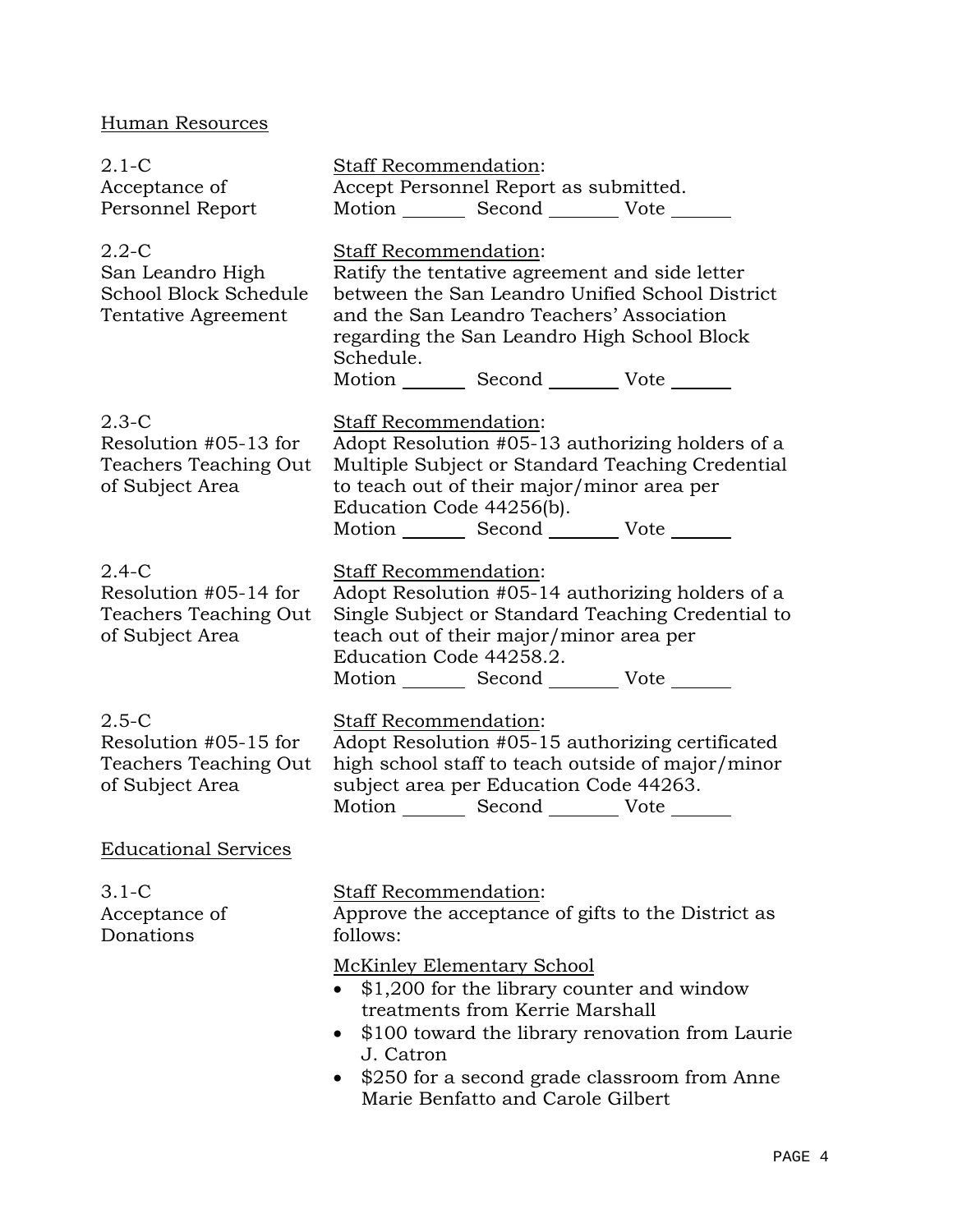| Acceptance of                           | Monroe Elementary School                                                                                                                                                                                                                                                                                                                                                                                                                                                                                                                                                                                                   |  |  |
|-----------------------------------------|----------------------------------------------------------------------------------------------------------------------------------------------------------------------------------------------------------------------------------------------------------------------------------------------------------------------------------------------------------------------------------------------------------------------------------------------------------------------------------------------------------------------------------------------------------------------------------------------------------------------------|--|--|
| Donations (continued)                   | 1 computer with accessories for a classroom<br>from Robin Ng                                                                                                                                                                                                                                                                                                                                                                                                                                                                                                                                                               |  |  |
|                                         | \$100 to the Choir Department to purchase<br>"take home" recorders for 4 <sup>th</sup> grade from Vail<br>Shulman<br>\$60 to the Choir Department to purchase<br>$\bullet$<br>"take home" recorders for 4 <sup>th</sup> grade from Vickie<br>Mota                                                                                                                                                                                                                                                                                                                                                                          |  |  |
|                                         | <u>San Leandro High School</u><br>16 National Geographic Videos for the library<br>from Dee Dee Stout<br>Sun Modular Computer Analyzer for the auto<br>$\bullet$<br>shop from Doral's Auto Repair<br>Pro Lift 2 Post 9000 lb. Auto lift for the auto<br>$\bullet$<br>shop from Steve Small, Auto Tech, Chabot<br>College<br>1 1985 Buick LeSabre and 1 1985 Buick<br>$\bullet$<br>Somerset Regal donated to the auto shop from<br>Sutherland & Sutherland Automotive/Muffler,<br>Inc.<br>Various supplies for the auto shop from:<br>- Christopher's Auto Repair<br>- James & Judy Marshall<br>- Greg's Automotive Service |  |  |
|                                         | Motion _________ Second __________ Vote _______                                                                                                                                                                                                                                                                                                                                                                                                                                                                                                                                                                            |  |  |
| Business, Operations and Facilities     |                                                                                                                                                                                                                                                                                                                                                                                                                                                                                                                                                                                                                            |  |  |
| $4.1 - C$<br>Ratification of Payroll    | <b>Staff Recommendation:</b><br>Ratify January 2005 payroll in the amount of<br>\$4,266,509.93.<br>Motion _________ Second __________ Vote _______                                                                                                                                                                                                                                                                                                                                                                                                                                                                         |  |  |
| $4.2-C$<br>Approval of Bill<br>Warrants | Staff Recommendation:<br>Approve Bill Warrants #88099357-88108952 in<br>the amount of \$4,642,260.73.<br>Motion _________ Second __________ Vote _______                                                                                                                                                                                                                                                                                                                                                                                                                                                                   |  |  |
| $4.3-C$<br>Intra-Budget Transfers       | <b>Staff Recommendation:</b><br>Approve the request for Intra-Budget Transfers for<br>January 2005.                                                                                                                                                                                                                                                                                                                                                                                                                                                                                                                        |  |  |

Motion \_\_\_\_\_\_\_\_\_ Second \_\_\_\_\_\_\_\_\_ Vote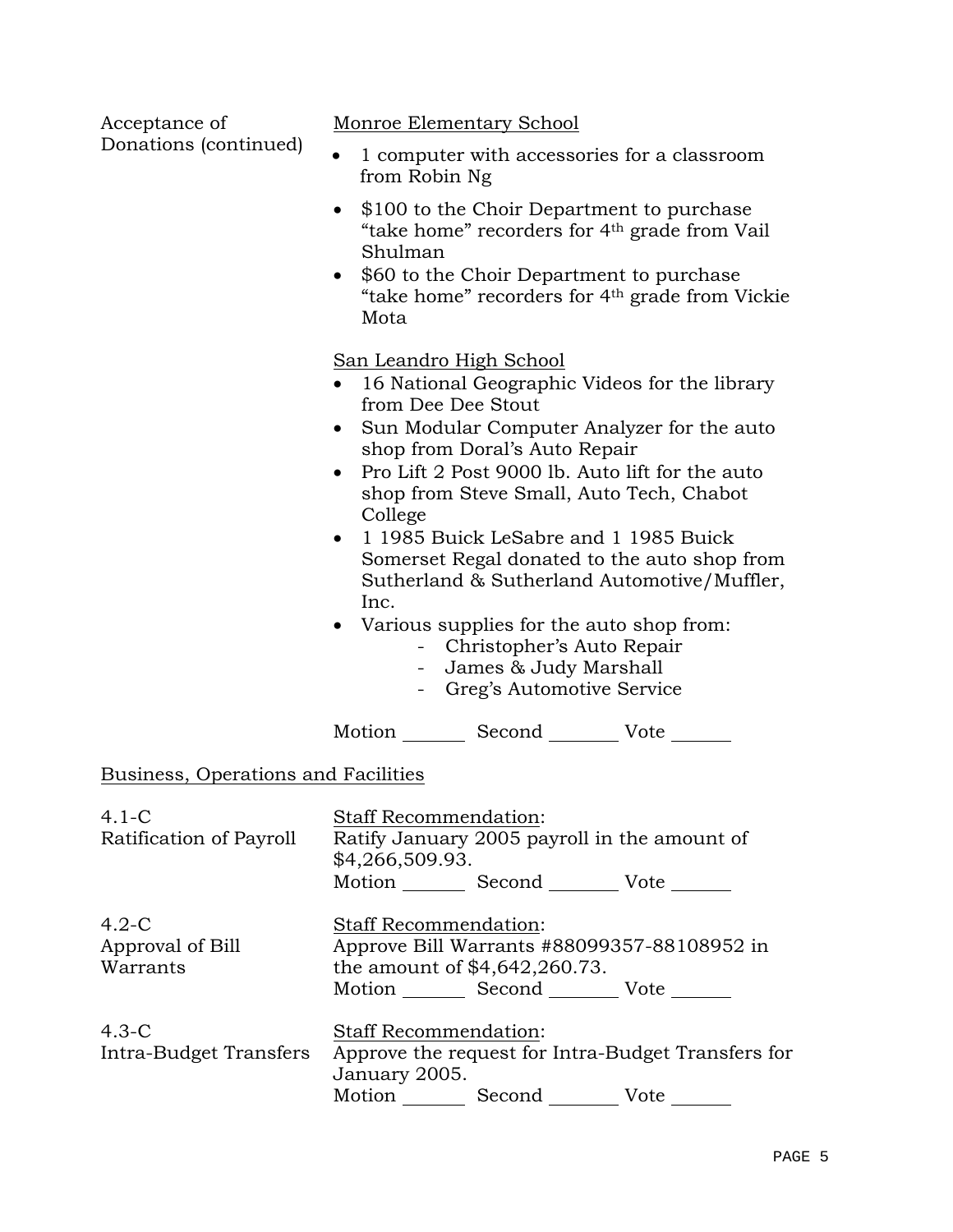| $4.4 - C$            | <b>Staff Recommendation:</b>                     |  |  |
|----------------------|--------------------------------------------------|--|--|
| Resolution #05-16 to | Adopt Resolution #05-16 to declare certain       |  |  |
| Declare Certain      | equipment surplus and/or obsolete due to the age |  |  |
| Equipment Surplus    | and condition of the designated equipment.       |  |  |
| and/or Obsolete.     | Motion<br>Second<br>Vote                         |  |  |

# **ACTION ITEMS**

These items are presented for action at this time. Some may have been reviewed at a previous meeting.

Educational Services

| $3.1-A$<br>Recommendation from<br><b>Administrative Hearing</b><br>Panel for Expulsion | <b>Staff Recommendation:</b><br>Approve the Administrative Hearing Panel's<br>recommendation for expulsion for student E12-<br>04/05.                                                                             |                                                                                                |                                                 |
|----------------------------------------------------------------------------------------|-------------------------------------------------------------------------------------------------------------------------------------------------------------------------------------------------------------------|------------------------------------------------------------------------------------------------|-------------------------------------------------|
|                                                                                        |                                                                                                                                                                                                                   | Motion _________ Second __________ Vote _______                                                |                                                 |
| $3.2-A$<br>Recommendation from<br>Administrative Hearing<br>Panel for Expulsion        | Staff Recommendation:<br>04/05.                                                                                                                                                                                   | Approve the Administrative Hearing Panel's<br>Motion _________ Second __________ Vote _______  | recommendation for expulsion for student E11-   |
| $3.3-A$<br>Recommendation from<br>Staff for Termination of<br>Expulsion                | <b>Staff Recommendation:</b><br>Approve the recommendation from the Director of<br>Student Support Services for termination of<br>expelled student E010-03/04.<br>Motion _________ Second __________ Vote _______ |                                                                                                |                                                 |
| $3.4 - A$<br>Recommendation from<br>Staff for Termination of<br>Expulsion              | Staff Recommendation:<br>expelled student E09-03/04.                                                                                                                                                              | Student Support Services for termination of<br>Motion _________ Second __________ Vote _______ | Approve the recommendation from the Director of |
| $3.5 - A$<br>Recommendation from<br>Staff for Termination of<br>Expulsion              | Staff Recommendation:<br>expelled student E02-04/05.                                                                                                                                                              | Student Support Services for termination of<br>Motion _________ Second __________ Vote _______ | Approve the recommendation from the Director of |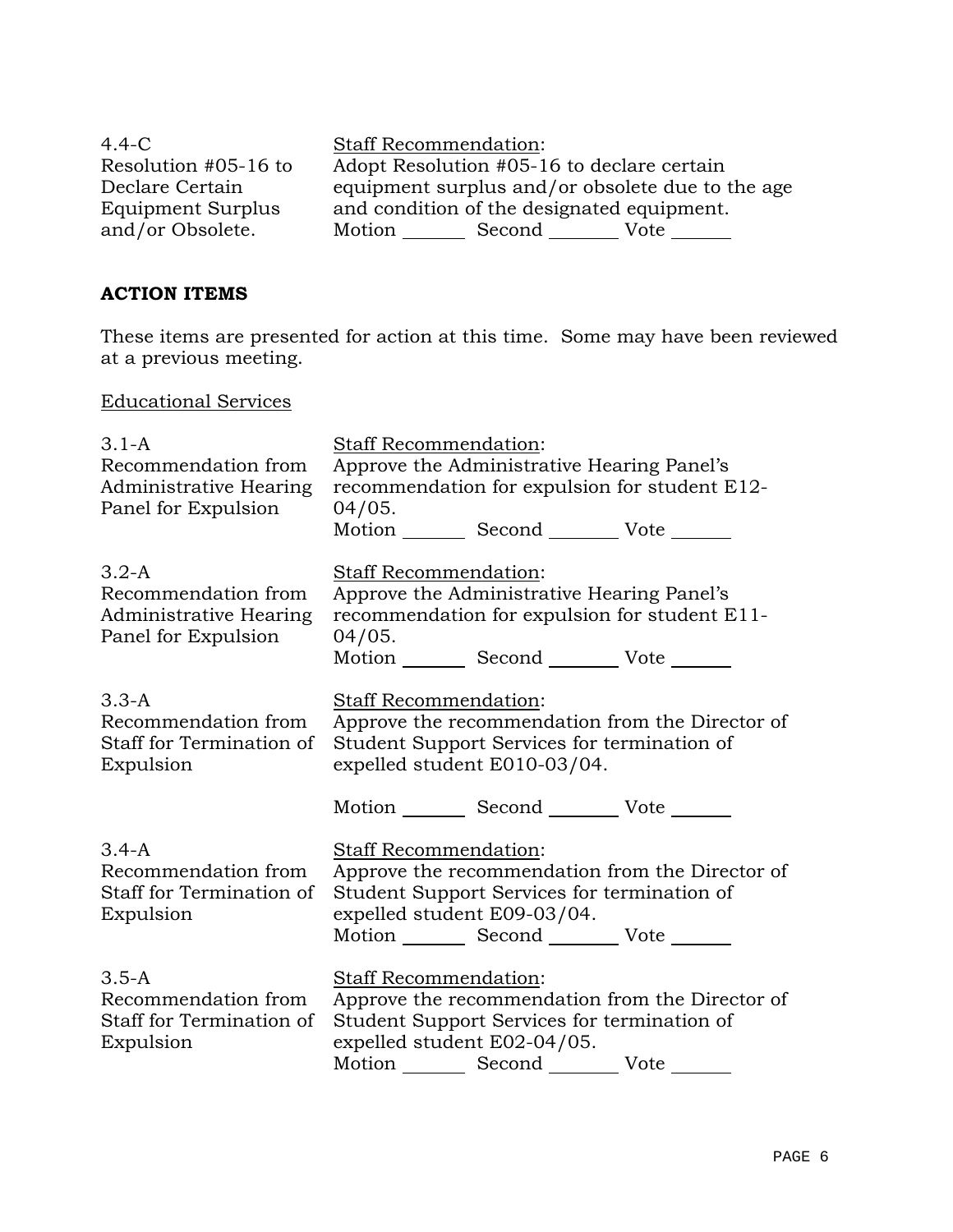| $3.6-A$<br>Recommendation from<br>Staff for Termination of<br>Expulsion   | <b>Staff Recommendation:</b><br>Approve the recommendation from the Director of<br>Student Support Services for termination of<br>expelled student E021-03/04.<br>Motion Second Vote                                                                                                                                                                                                                                         |
|---------------------------------------------------------------------------|------------------------------------------------------------------------------------------------------------------------------------------------------------------------------------------------------------------------------------------------------------------------------------------------------------------------------------------------------------------------------------------------------------------------------|
| $3.7 - A$<br>Recommendation from<br>Staff for Termination of<br>Expulsion | Staff Recommendation:<br>Approve the recommendation from the Director of<br>Student Support Services for termination of<br>expelled student E006-03/04.<br>Motion ______ Second________ Vote______                                                                                                                                                                                                                           |
| $3.8 - A$<br>Recommendation from<br><b>Staff for Continuation</b>         | Staff Recommendation:<br>Approve the recommendation from the Director of<br>Student Support Services for continuation of the<br>expulsion for each of the following students who<br>have failed to meet the conditions of their<br>expulsion, or whose current whereabouts are.<br>unknown and who are not at least eighteen years<br>of age and have not had four or more years to<br>complete their high school education: |

| CASE NO.       | CASE NO.   |
|----------------|------------|
| E036-02/03     | E052-02/03 |
| E042-02/03     | E058-02/03 |
| $E050 - 02/03$ |            |

| Motion | Second | Vote |
|--------|--------|------|
|--------|--------|------|

3.9-A Recommendation from Staff for Termination of Expulsion

Staff Recommendation:

Approve the recommendation from the Director of Student Support Services for termination of expulsion order for each of the following specified students who have failed to meet the conditions of their expulsion, or whose current whereabouts are unknown and who are at least eighteen years of age and have had four or more years to complete their high school education:

| CASE NO.       | CASE NO.       |
|----------------|----------------|
| E030-99/00     | $E028 - 02/03$ |
| $E026 - 01/02$ | E031-02/03     |
| $E049 - 01/02$ | E038-02/03     |
| E056-01/02     | $E004 - 03/04$ |
| $E079 - 01/02$ | E038-03/04     |
|                |                |

| Motion | Second | Vote |
|--------|--------|------|
|--------|--------|------|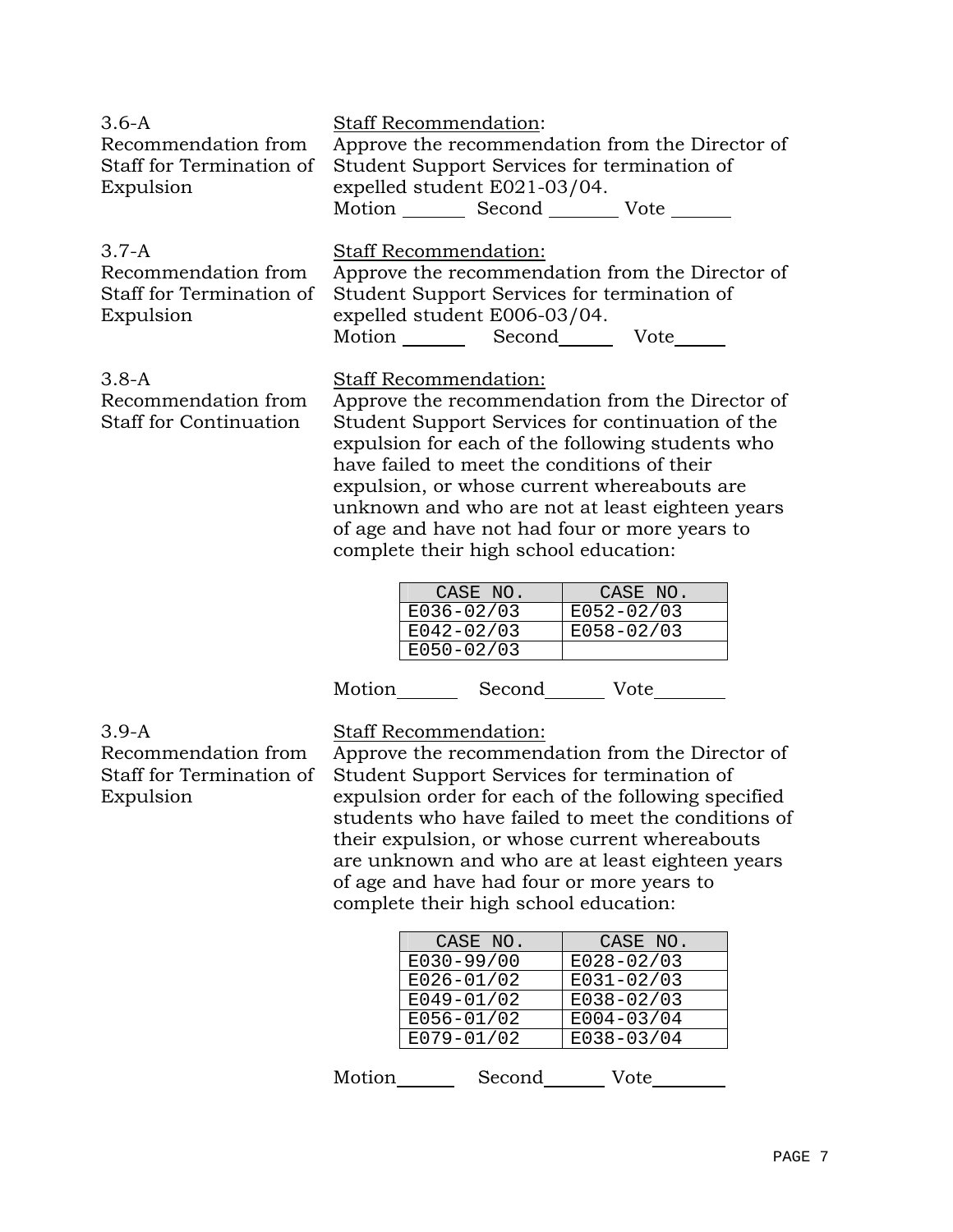# **CONFERENCE**

These items are submitted for advance planning and to assist the Board in establishing future agenda items. The Board may, however, take action on the following:

General Services

| $1.1-CF$<br>2005 California School<br>Boards Assn. (CSBA)<br>Delegate Assembly<br>Election  | <b>Staff Recommendation:</b><br>The Board will consider the submission of a ballot<br>for the 2005 CSBA Delegate Assembly Election.<br>Motion _________ Second __________ Vote _______                                                             |
|---------------------------------------------------------------------------------------------|----------------------------------------------------------------------------------------------------------------------------------------------------------------------------------------------------------------------------------------------------|
| $1.2-CF$<br>Alameda County<br><b>School Boards</b><br>Association (ACSBA)<br>Representative | <b>Staff Recommendation:</b><br>The Board will discuss and consider approving<br>the appointment of representative to the Alameda<br>County School Boards Association (ACSBA).<br>Motion _________ Second __________ Vote _______                  |
| $1.3-CF$<br>Alameda County<br><b>School Boards</b><br>Association (ACSBA)<br>Representative | <b>Staff Recommendation:</b><br>The Board will discuss and consider approving<br>the appointment of and alternate representative to<br>the Alameda County School Boards Association<br>(ACSBA).<br>Motion _________ Second __________ Vote _______ |
| $1.4-CF$<br>Eden Area Regional<br>Occupational Program<br>(ROP) Governing Board             | Staff Recommendation:<br>The Board will discuss and consider approving<br>the appointment of representative to Eden Area<br>Regional Occupational Program (ROP).<br>Motion _________ Second __________ Vote _______                                |
| $1.5 - CF$<br>Eden Area Regional<br>Occupational Program<br>(ROP) Governing Board           | Staff Recommendation:<br>The Board will discuss and consider approving<br>the appointment of an alternate representative to<br>Eden Area Regional Occupational Program (ROP).<br>Motion _________ Second __________ Vote _______                   |
| $1.6-CF$<br>Mid-Alameda County<br>Special Education<br>Local Plan Area<br>(MACSELPA)        | Staff Recommendation:<br>The Board will discuss and consider approving<br>the appointment of representative to Mid-Alameda<br>County Special Education Local Plan Area.<br>Motion _________ Second _________ Vote _______                          |

1.7-CF Staff Recommendation: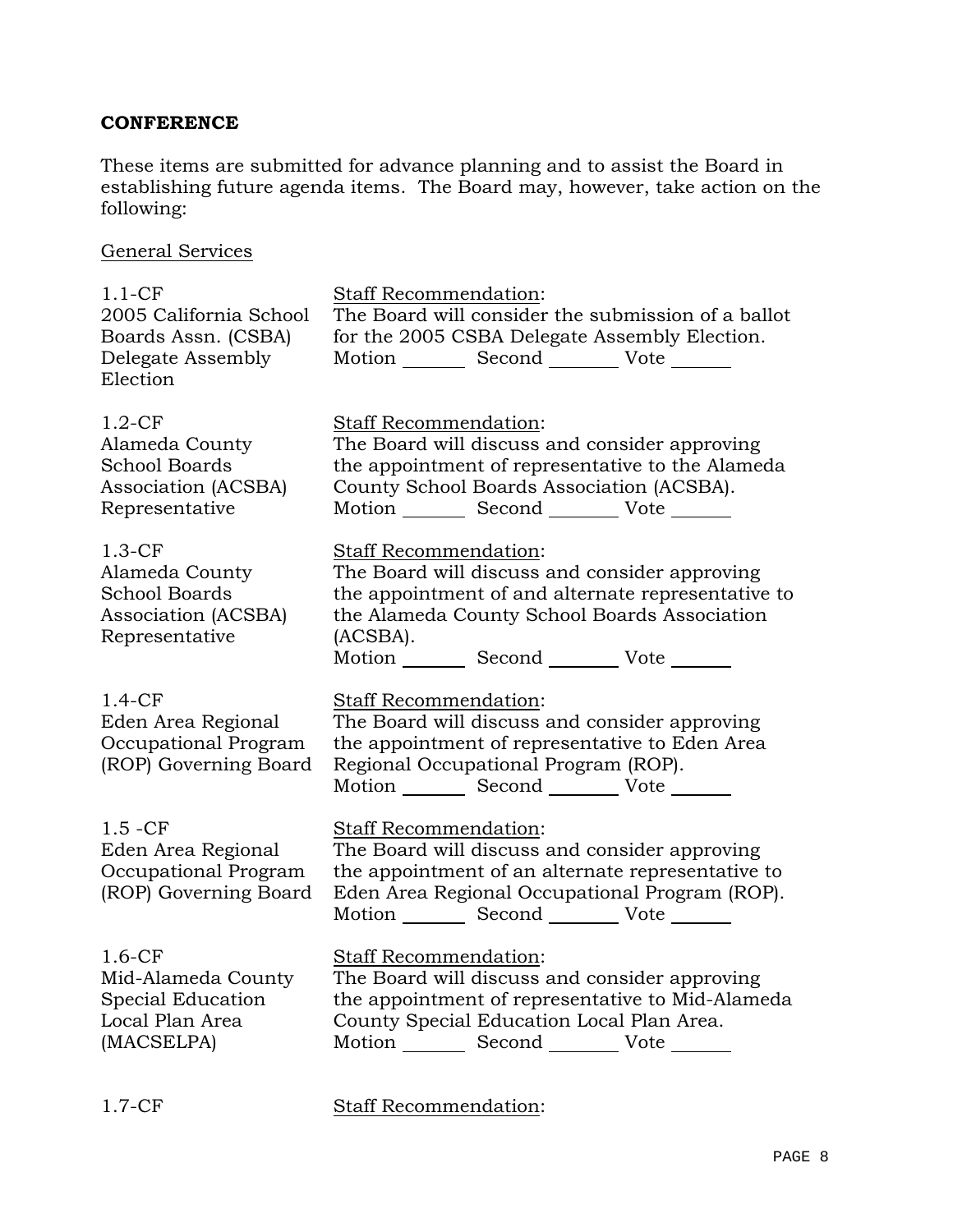| Mid-Alameda County<br>Special Education<br>Local Plan Area<br>(MACSELPA)                            | The Board will discuss and consider approving<br>the appointment of an alternate representative to<br>Mid-Alameda County Special Education Local<br>Plan Area.<br>Motion _________ Second __________ Vote _______                              |
|-----------------------------------------------------------------------------------------------------|------------------------------------------------------------------------------------------------------------------------------------------------------------------------------------------------------------------------------------------------|
| $1.8-CF$<br>San Leandro<br>Collaborative                                                            | Staff Recommendation:<br>The Board will discuss and consider approving<br>the appointment of representative to San Leandro<br>Collaborative.<br>Motion _________ Second __________ Vote _______                                                |
| $1.9-CF$<br>San Leandro<br>Collaborative                                                            | Staff Recommendation:<br>The Board will discuss and consider approving<br>the appointment of an alternate representative to<br>San Leandro Collaborative.<br>Motion _________ Second __________ Vote _______                                   |
| $1.10-CF$<br>Drug, Alcohol, Tobacco<br>Education (DATE)<br>Committee                                | Staff Recommendation:<br>The Board will discuss and consider approving<br>the appointment of a representative to the Drug,<br>Alcohol, Tobacco Education (DATE) Committee.<br>Motion _________ Second __________ Vote _______                  |
| $1.11$ -CF<br>Drug, Alcohol, Tobacco<br>Education (DATE)<br>Committee                               | Staff Recommendation:<br>The Board will discuss and consider approving<br>the appointment of an alternate representative to<br>the Drug, Alcohol, Tobacco Education (DATE)<br>Committee.<br>Motion _________ Second __________ Vote _______    |
| $1.12$ -CF<br>San Leandro Chamber<br>of Commerce<br><b>Community Partners</b><br>Committee          | <b>Staff Recommendation:</b><br>The Board will discuss and consider approving<br>the appointment of a representative to San<br>Leandro Chamber of Commerce Community<br>Partners Committee.<br>Motion _________ Second __________ Vote _______ |
| $1.13$ -CF<br>Career Technical<br><b>Education Committee</b><br>(Vocational Education<br>Committee) | <b>Staff Recommendation:</b><br>The Board will discuss and consider creating a<br>new Board standing committee, Career Technical<br>Education Committee (Vocation Education<br>Committee)<br>Motion _________ Second __________ Vote _______   |

1.14-CF Staff Recommendation: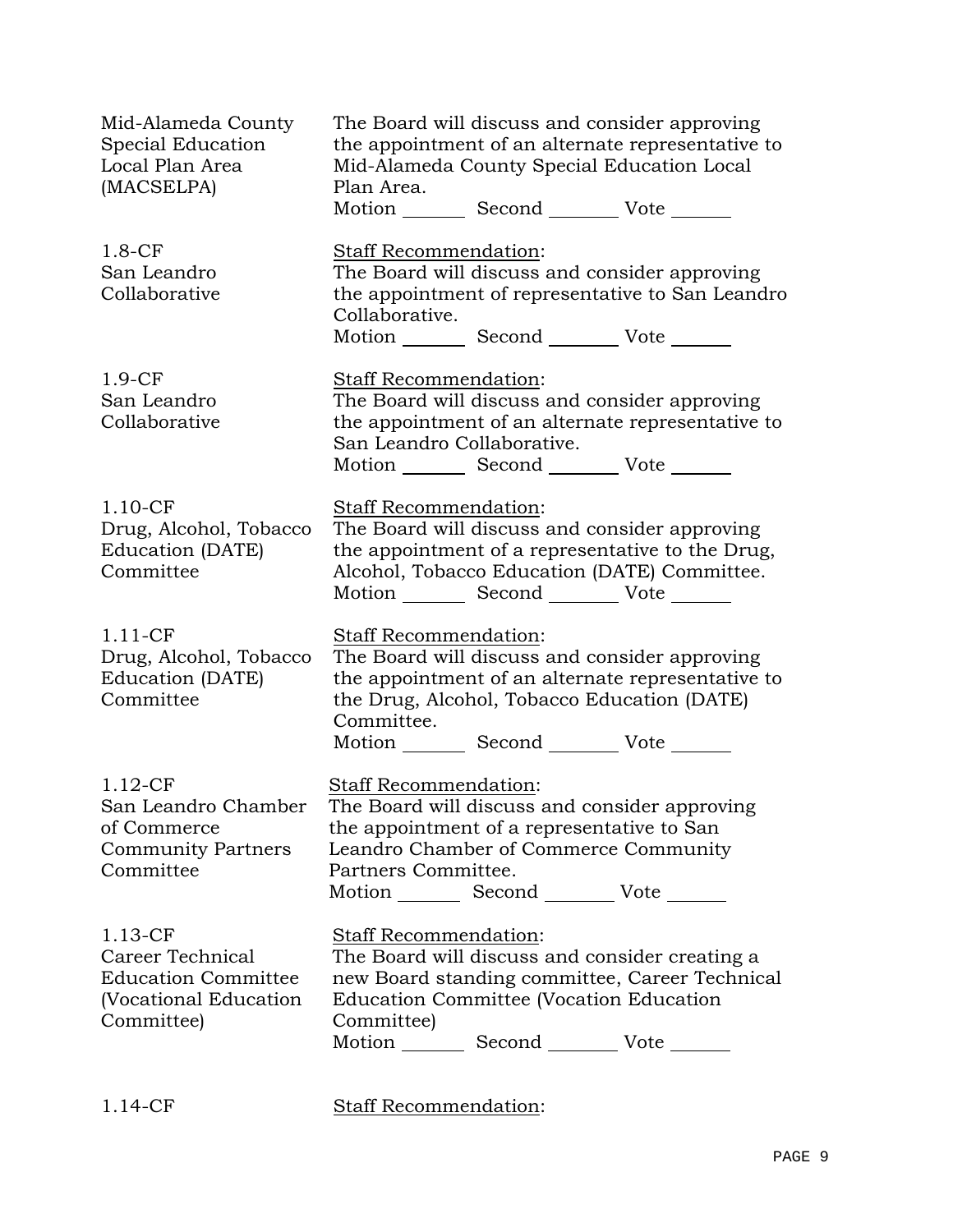| <b>Effective Governance</b><br>Team Workshop                                                                      | The Board will discuss and select a consultant to<br>facilitate an effective governance team workshop<br>on February 23-24, 2005.<br>Motion _________ Second __________ Vote _______                                                                                                                                       |  |
|-------------------------------------------------------------------------------------------------------------------|----------------------------------------------------------------------------------------------------------------------------------------------------------------------------------------------------------------------------------------------------------------------------------------------------------------------------|--|
| Human Resources                                                                                                   |                                                                                                                                                                                                                                                                                                                            |  |
| $2.1 - CF$<br>Revision of Board<br>Policy 4119.11;<br>4219.11; 4319.11 (a-<br>b), Sexual Harassment-<br>Personnel | Staff Recommendation:<br>The Board will discuss and consider the approval<br>of the revisions of Board Policy 4119.11; 4219.11;<br>4319.11 (a-b), Sexual Harassment-Personnel.<br>Motion Second Vote ______                                                                                                                |  |
| $2.2$ -CF<br>Revision of Board<br>Policy 5145.7 (a-c),<br>Sexual Harassment -<br>Students                         | Staff Recommendation:<br>The Board will discuss and consider the approval<br>of the revision of Board Policy 5145.7 (a-c), Sexual<br>Harassment - Students.<br>Motion Second Vote                                                                                                                                          |  |
| <b>Business, Operations and Facilities</b>                                                                        |                                                                                                                                                                                                                                                                                                                            |  |
| $4.1-CF$<br>Resolution #05-17<br><b>Adult Literacy</b><br><b>Education Center</b>                                 | Staff Recommendation:<br>The Board will discuss and consider adopting<br>Resolution #05-17, for Meehleis Modular<br>Buildings, Inc. to construct the modular building<br>campus for the Adult School at Muir Middle<br>School.                                                                                             |  |
|                                                                                                                   | Motion _________ Second __________ Vote _______                                                                                                                                                                                                                                                                            |  |
| $4.2-CF$<br>Modification of the<br>MOU for the Bancroft<br>Playing Field                                          | Staff Recommendation:<br>The Board will discuss and consider approving<br>the amended MOU for the Bancroft Playing Field<br>and giving staff direction to pursue opportunities<br>to raise the \$110,000 short fall to build a track if<br>the state grant is approved.<br>Motion _________ Second __________ Vote _______ |  |

4.3-CF Staff Recommendation: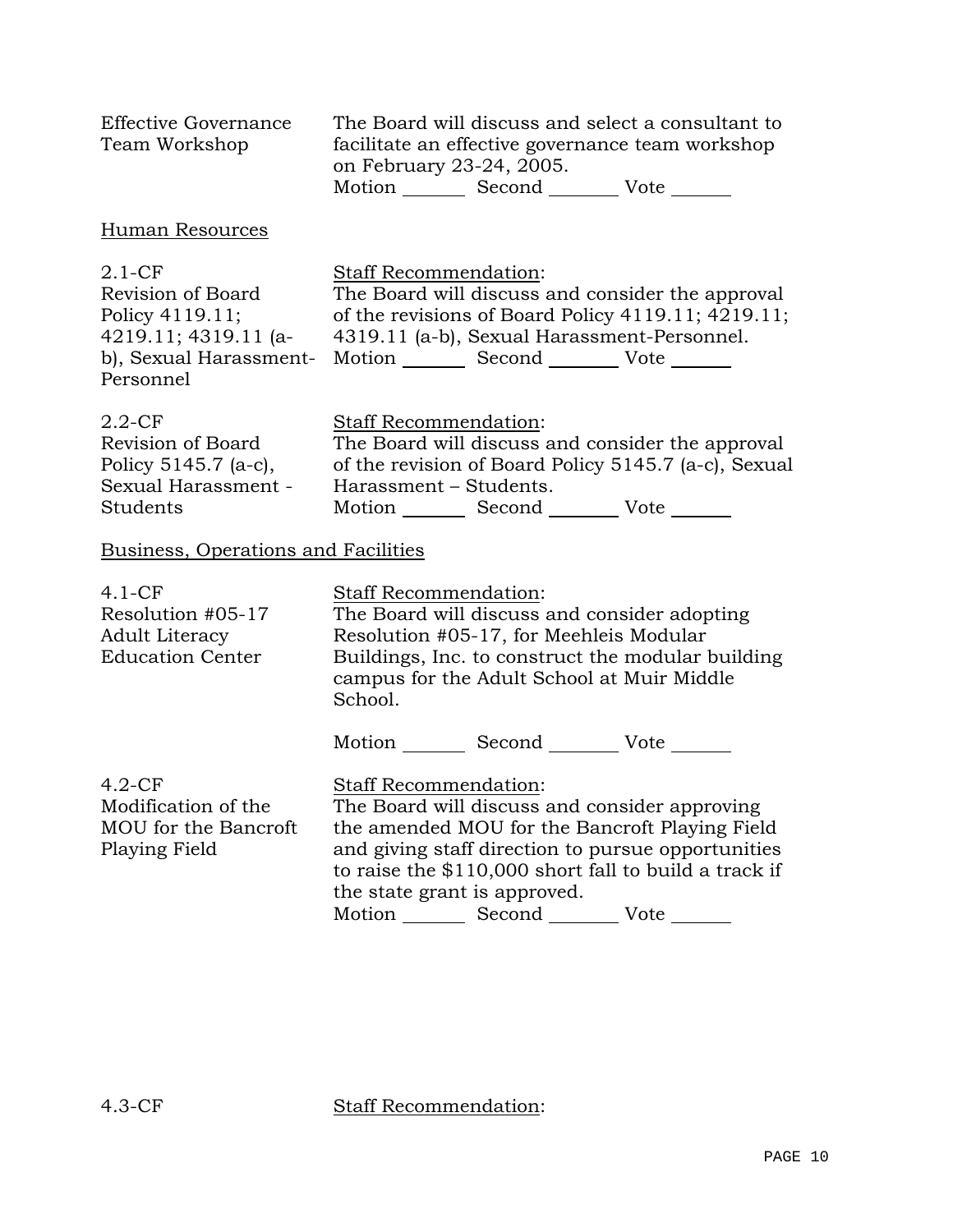| Williams Lawsuit<br>School Facilities Needs<br>Assessment Program<br>for<br>Deciles<br>1-3 schools | The Board will discuss and consider approving<br>staff recommendation to have Vanir Construction<br>Management, Inc. complete the School Facilities<br>Needs Assessment as prescribed by the state of<br>California. The amount shall not exceed \$15,000<br>at three sites.<br>Motion Second Vote                                                          |  |
|----------------------------------------------------------------------------------------------------|-------------------------------------------------------------------------------------------------------------------------------------------------------------------------------------------------------------------------------------------------------------------------------------------------------------------------------------------------------------|--|
| $4.4-CF$<br>Window Replacement<br>Project - Port of<br>Oakland Noise<br>Abatement Settlement       | Staff Recommendation:<br>The Board will discuss and consider approving<br>Aedis Architecture and Planning to be the<br>architect of record for Muir Middle School and<br>Wilson Elementary School, and MWM Architects<br>Inc. be the architect of record for Garfield, and<br>Monroe Elementary schools.<br>Motion _________ Second __________ Vote _______ |  |
| $4.5-CF$<br>Relocation of Weight<br>Room for Metal Shop<br>Program                                 | Staff Recommendation:<br>The Board will discuss and consider the<br>relocation of Weight Room for Metal Shop<br>Program at San Leandro High School.<br>Motion _________ Second __________ Vote _______                                                                                                                                                      |  |
| <b>INFORMATION</b>                                                                                 |                                                                                                                                                                                                                                                                                                                                                             |  |
| <b>Human Resources</b>                                                                             |                                                                                                                                                                                                                                                                                                                                                             |  |
| $2.1 - CF$<br>AR 4199.11; 4219.11;<br>4319.11 (a-f); Sexual<br>Harassment-Personnel                | Staff Recommendation:<br>Receive for information AR 4199.11; 4219.11;<br>4319.11 (a-f), Sexual Harassment-Personnel.<br>Motion _________ Second __________ Vote _______                                                                                                                                                                                     |  |
| $2.2$ -CF<br>AR 5145.7 (a-g), Sexual<br>Harassment - Students                                      | <b>Staff Recommendation:</b><br>Receive for information AR 5145.7 (a-g), Sexual<br>Harassment – Students.<br>Motion _________ Second _________ Vote _______                                                                                                                                                                                                 |  |
| <b>Business, Operations and Facilities</b>                                                         |                                                                                                                                                                                                                                                                                                                                                             |  |
| $4.1-I$<br>Miscellaneous Receipts                                                                  | Staff Recommendation:<br>Miscellaneous receipts in the amount of<br>$$1,206,848.88$ have been deposited in the                                                                                                                                                                                                                                              |  |

Treasury of Alameda County.